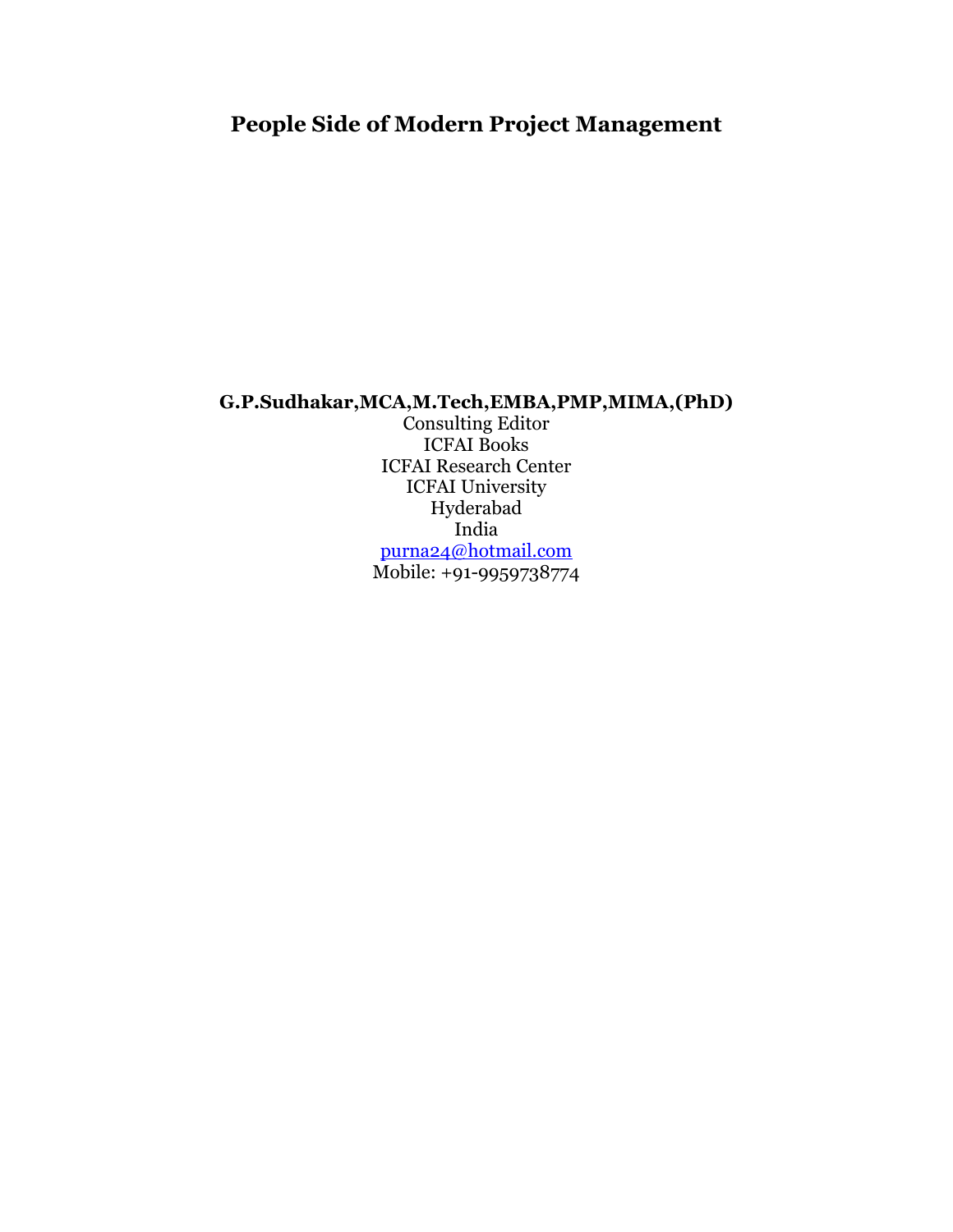#### **Abstract**

This paper is about people related aspects of project management. Every project starts with recruiting people into the project. Then follows selection, induction, setting objectives, work allocation and performance appraisals, etc. People in the project communicate with each other. The communication path can be horizontal, vertical (upward or downward). This paper explains majority of the people related processes in the project. Also it explains the issues they face while communicating with each other, involving in conflicts, resolving conflicts and getting out of conflicts. This paper discusses the post implementation activities of performance appraisals such as training and development. This paper also discusses the concepts of finding high performers in the project, reward and recognition system, moving team members across projects and releasing team members from the project, etc.

# **Introduction**

There are millions of dollars spend on different projects every year across the globe. All these projects are being executed by the men and machines (women too!). There is merely any project being executed without human resources involved in the project. Hence, the people are most important in the project environment. A project becomes successful or failure because of people issues (majority of times). Hence, people side of project management has significant importance in project management area. This paper is all about it.



Fig 1: People Related Processes in Project Environment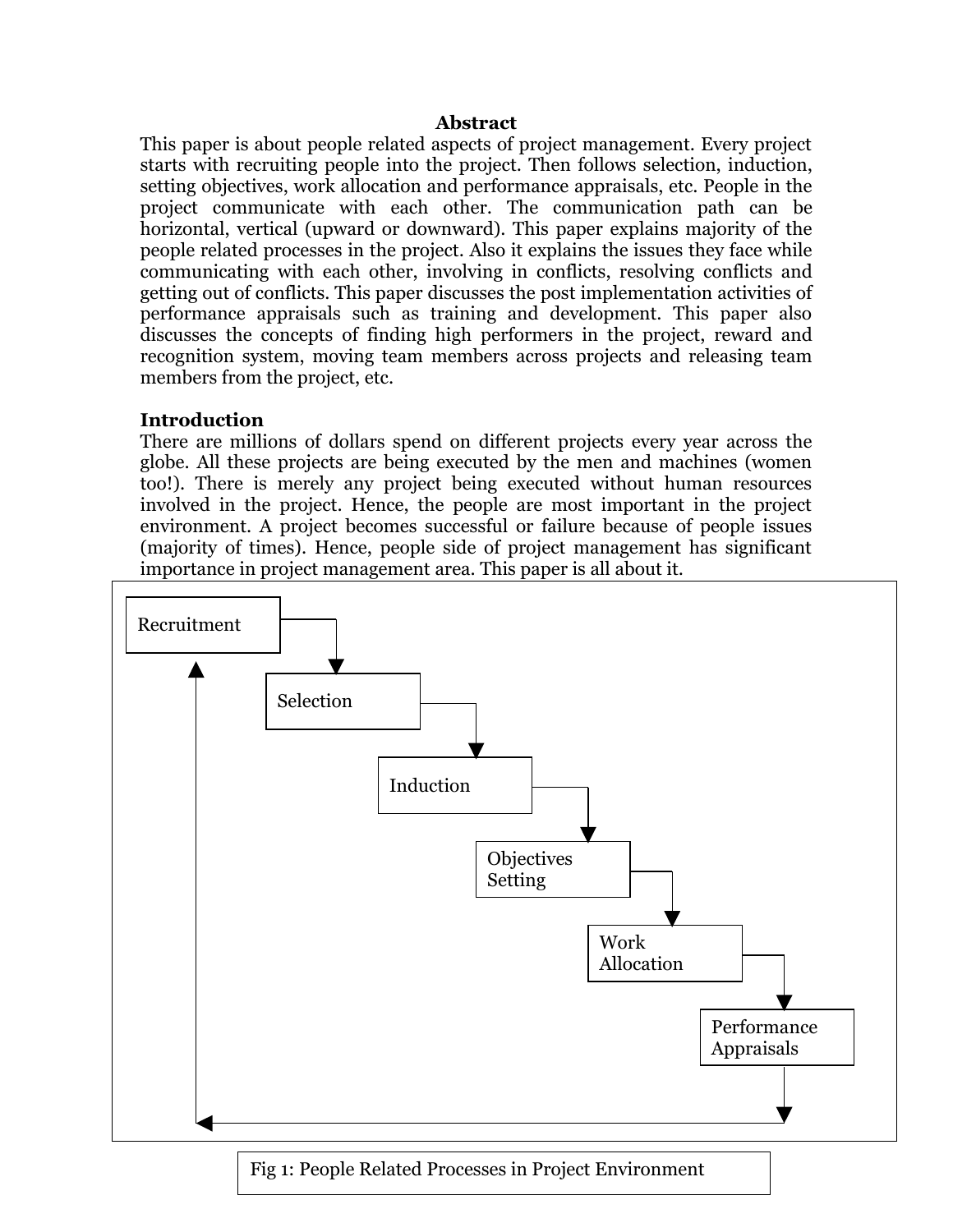### **Recruitment**

Recruitment is the first step in people aspects of project management. The project starts with by taking people into the system. First the project management team advertises about the vacancies in the project to the external world. Whether it is internal recruitment or external recruitment, the management team notifies the vacancies to the outer world. The probable candidates then apply to the vacancies. The project management team selects the suitable candidates from the available candidate pool. Usually selection into the project may come through the organizational HR process or by direct selection tests of the project. Usually there are different types of selection tests. They are aptitude tests and personality tests. Aptitude tests test the candidate's numerical, logical, critical reasoning and analytical skills. Personality tests include psychometric tests. Usually in IT organizations, for programmer positions, different projects follow different tests. Some may conduct written tests in specific programming language and other may conduct interviews for selection purposes.

# **Induction**

Once the candidate is selected, he comes on board the organization and subsequently into the project. First the HR department of the organization gives the organization level induction to the candidates. Once this is over, the candidate joins the specific project formally. Then project manager provides him the induction training into the project. This induction specifically communicates the common terminology the project uses or any ground rules already in place in the project to the newly joined team member. This way the newly joined team member comes to know about the project, people in the project and little bit about the processes involved in the project and the organization. Usually induction happens after the introductions of new team members are over with the other existing team members. Usually senior members of the project, the project management team, team leaders, technical leaders or architects involve in giving the induction to the new team members.

Once the formal induction is over, the newly joined team member will be in a position to learn the project documentation and he is aware of the sources of information in the project. After few weeks, he starts working on the given tasks for him under the guidance of the manager and the architect. Here the project manager and technical lead plays key roles in making the new team member feel comfortable in the project. This is very much required for the team member to become long timer in the project or the organization.

# **Setting Objectives**

Once the induction is over, it is better to set the formal goals and objectives to the new team member. Usually the project manager sets the objectives to the team member for the coming appraisal period or for the coming one-year time. These objectives will be documented and filed with the HR department of the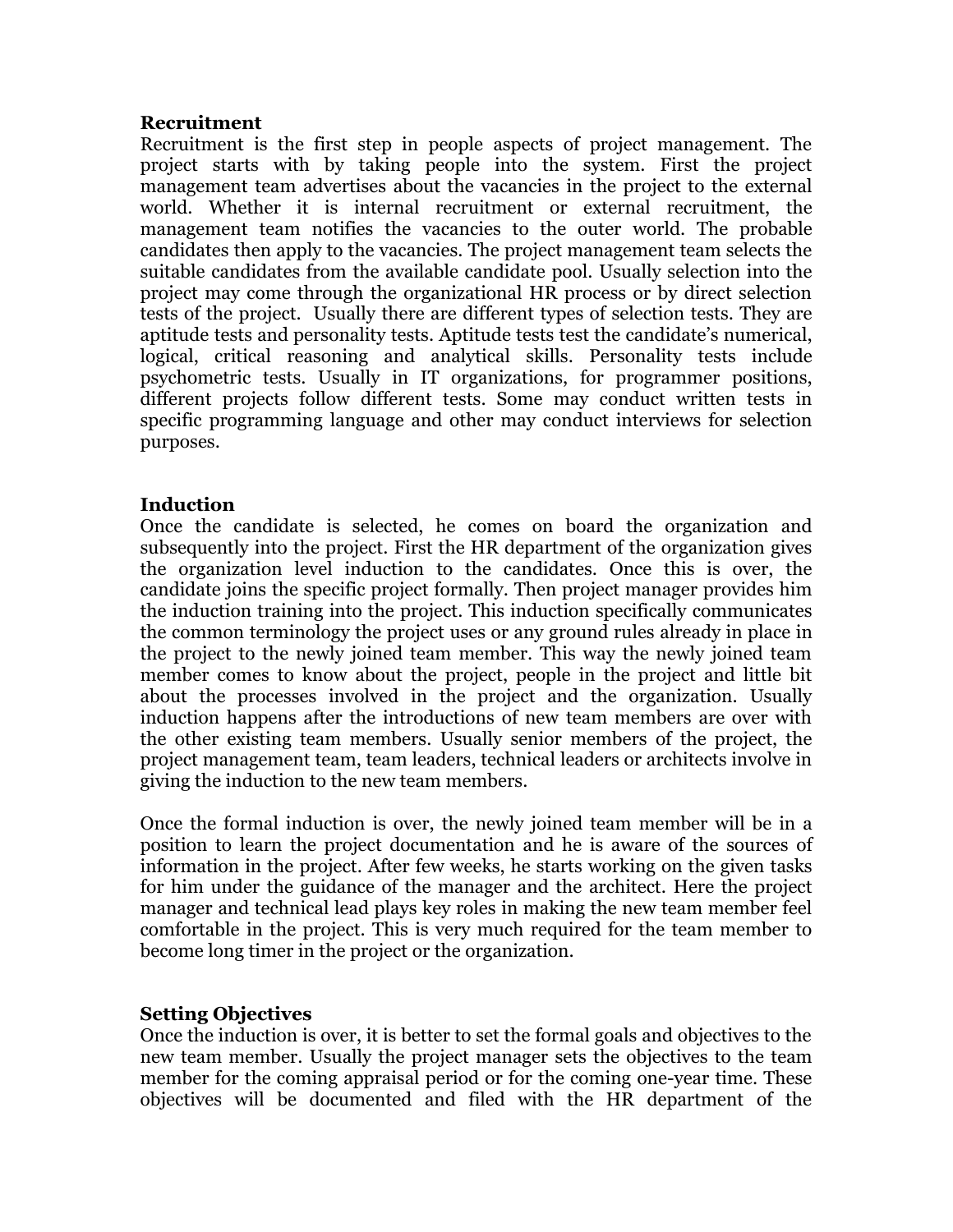organization. This process is very much needed because the team member's performance needs to be evaluated at the time of performance appraisals against these objectives set earlier. Hence, objectives setting process is a very much important for individual team member's development. Usually individual's objectives are set based on the organization's and project's objectives and goals.

#### **Work Allocation**

Once goal setting is over, the individual comes to know what is expected out of him in the coming six months to one-year time. Then the project manager assigns the tasks from the work break down structure to the team members. That is, the project manager delegates the work to the team members based on the project plan. Delegation of work needs lot of courage from the project manager's side.

While accepting the work, the individual team members exhibit different behavior in different situations. One accepts the work, without even thinking about the outcome of the work. The other member may simply reject to the assigned work. The other member negotiates and then accepts the given task. The other member may delay the acceptance of the assigned task. The other member may transfer the task on to another member. Like this different team members exhibit different behavior in different circumstances base on the nature of the task, and environmental circumstances.

Because of this, the project manager should take into consideration of the interests of the team members and their past experiences into consideration while assigning tasks to the team members. Once tasks the delegated, the team members start executing the assigned tasks and update the progress to the project manager.

While executing the tasks also different team members exhibit different behavior. This behavior is based on the level of knowledge of the team member on the given task, his confidence level, time constraints, customer pressure, peer pressure and his relationship with his project manager. All these factors can effect the individual's behavior while executing the given project tasks. Usually the confident team members deliver the results without even informing the hurdles they encountered while executing the tasks. To reach this level is based on the knowledge of the individual, his practice over the specific technology and understanding of the systems and subsystems interconnections, etc.

#### **Communicating with other team members**

Usually team members come under two categories. Either they are Introvert or Extravert. Introverts in technical teams remain with the books and manuals, when they encounter technical problems, they try to explore on their own with the help of manuals. Where as extraverts immediately discuss the technical problem they are encountering in the project with the other team members and then try to find the solution for their problem. Sometimes introverts may stress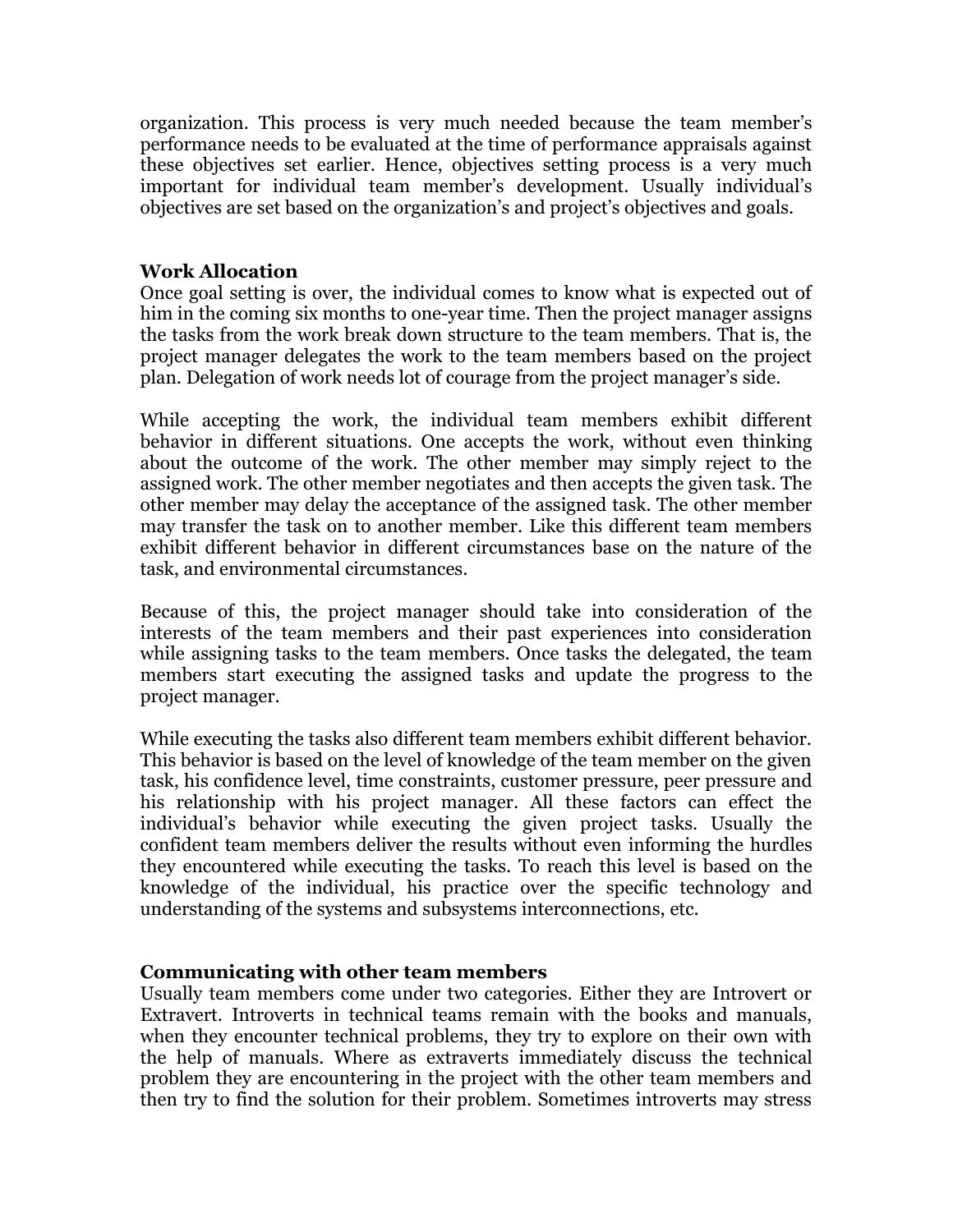on perfection in dealing with technical issues. These kinds of behavior we observe in technical teams in the projects.

Usually in the projects, team members communicate with each other formally or informally. This communication flows horizontally and vertically in the project. In horizontal communication, team members communicate with their peers over technical matters. The vertical communication may flow over upward or downward direction. The technical leaders communicate with their managers and subordinates in the project environment.

Over all, the project manager in the project has to excel human relations in his team. Because he will be talking to the team members regularly, he should have good communication, and leadership skills.

# **Facing Conflicts**

In team environment, there is possibility for conflicts among team members in the project. Some of the conflicts may have positive out come and result into more productive ideas. Some of the conflicts may have negative impact on the project and its team members. Hence, it depends on the way we handle the conflict. Hence, the project manager should have the conflict resolution skills.

A *conflicting* situation is one in which two or more parties look for the outcome to come in their favor. Then the manager has to facilitate and try to resolve the conflicting situation. There can be many reasons for conflicts. The resources, schedules, project issues, technical issues, administrative procedures, project costs, performance appraisals and personality issues, etc can be the some of the reasons for conflicts. If the team member is not happy with his peer then also he exhibits anger over his supervisor. If the team member is not happy with any of the company policies or procedures, then also he exhibits different behavior on his immediate supervisor.

If the team member involves in conflict with his manager, he then skips the hierarchy and then reports to his manager's manager. The best way for the team member is to take his manager to his manager's manager desk and discuss the issue in picture, instead of just complaining to the senior manager individually. Then the senior manager will be in a position to understand both the parties in one go, instead of hearing to individual versions separately. Here the senior manager uses his conflict resolution techniques in resolving the conflicts between team members and project managers in his team.

# **Conflict Resolution Techniques**

Once conflict occurs, the manager can use conflict resolution techniques against his team members in conflict. The conflict resolution techniques include

- Confrontation
- Compromise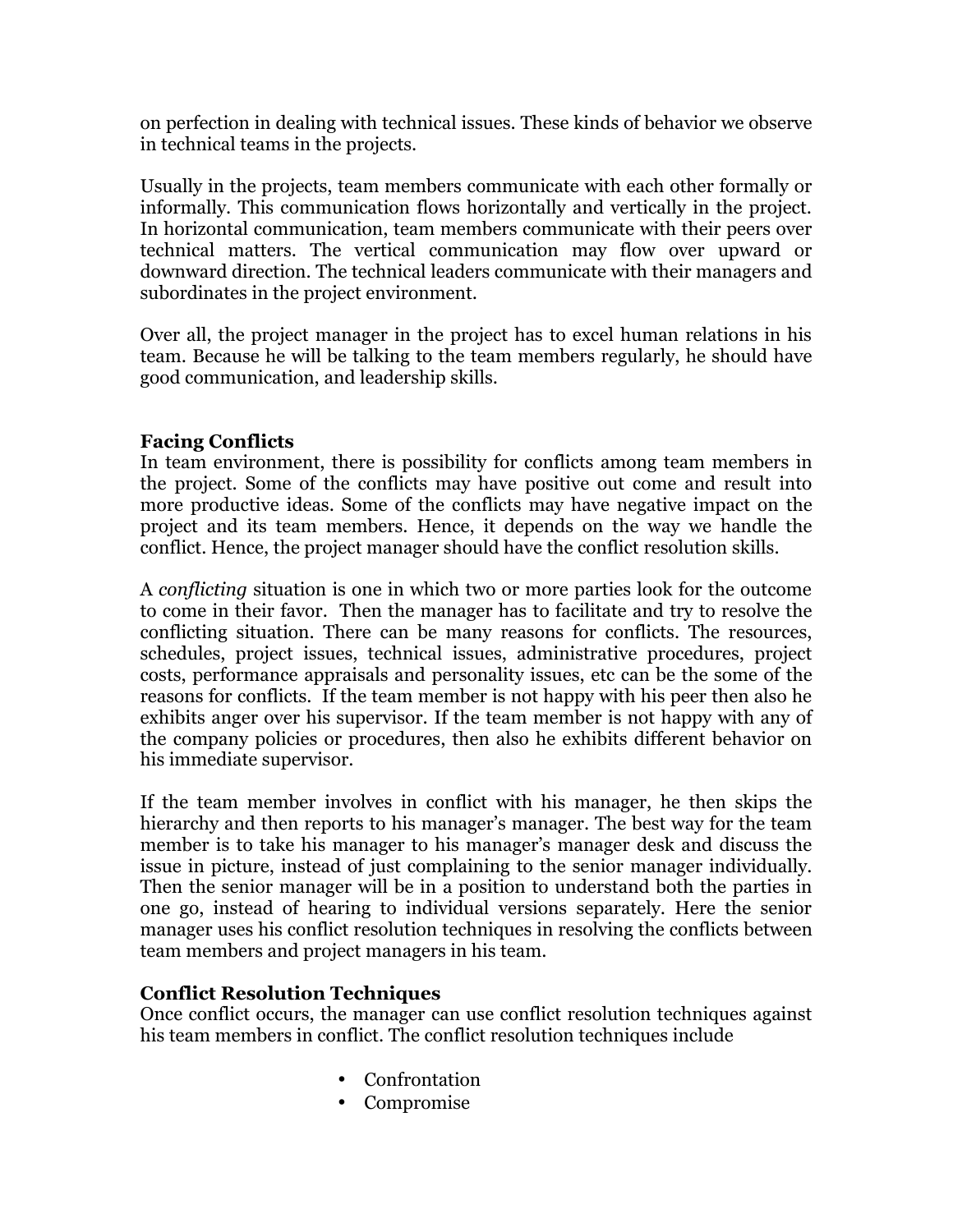- Smoothing
- Forcing and
- Withdrawal

Using *Confrontation* technique, one keeps the facts and figures in picture and resolves the conflict. This technique creates win-win situation for the parties in conflicting situation.

In *Compromise,* technique both the parties goes a step backward and settle the situation.

In *smoothing* technique, the parties in conflict discuss the situation and goes back to their cubicles thinking that the conflicting is resolved. After spending some time, they think that the conflict still exists and it was not resolved earlier. This technique may not be recommended all the times.

Using *Forcing* technique, the manager can force his team members and win the argument. This creates win-loose situation. This may not be applied all the times.

Another conflict resolution technique, *Withdrawal,* using this technique one just withdraws from the argument. Then the other party wins the argument. This creates loose-win situation.

Using these conflict resolution techniques one can come out of the conflicts and can make the conflicts useful for productivity improvement purposes.

# **Becoming Performer**

After comfortable in the team, one becomes performer. To become one team member as performer, there are many factors, which effect him on the way. The manager plays a key role here. The peers, manager, support teams, quality team, customer, his family, his financial situation have effect on the performance on new team member in addition to his confidence level and level of knowledge on the technologies. The cooperation from his fellow team members also influences the productivity of the individual in a team environment. In high technology areas it is the support and encouragement the project manager gives to his team members produces the results. Particularly in high technology areas the engineers need moral support in doing their work.

# **Meeting Project Needs**

The manager has to check whether each project team member is meeting the project requirements or not. This is possible with the regular reviews of the team member's work by the project management team. We can expect more productivity when the individual's goals and interests match with the project goals.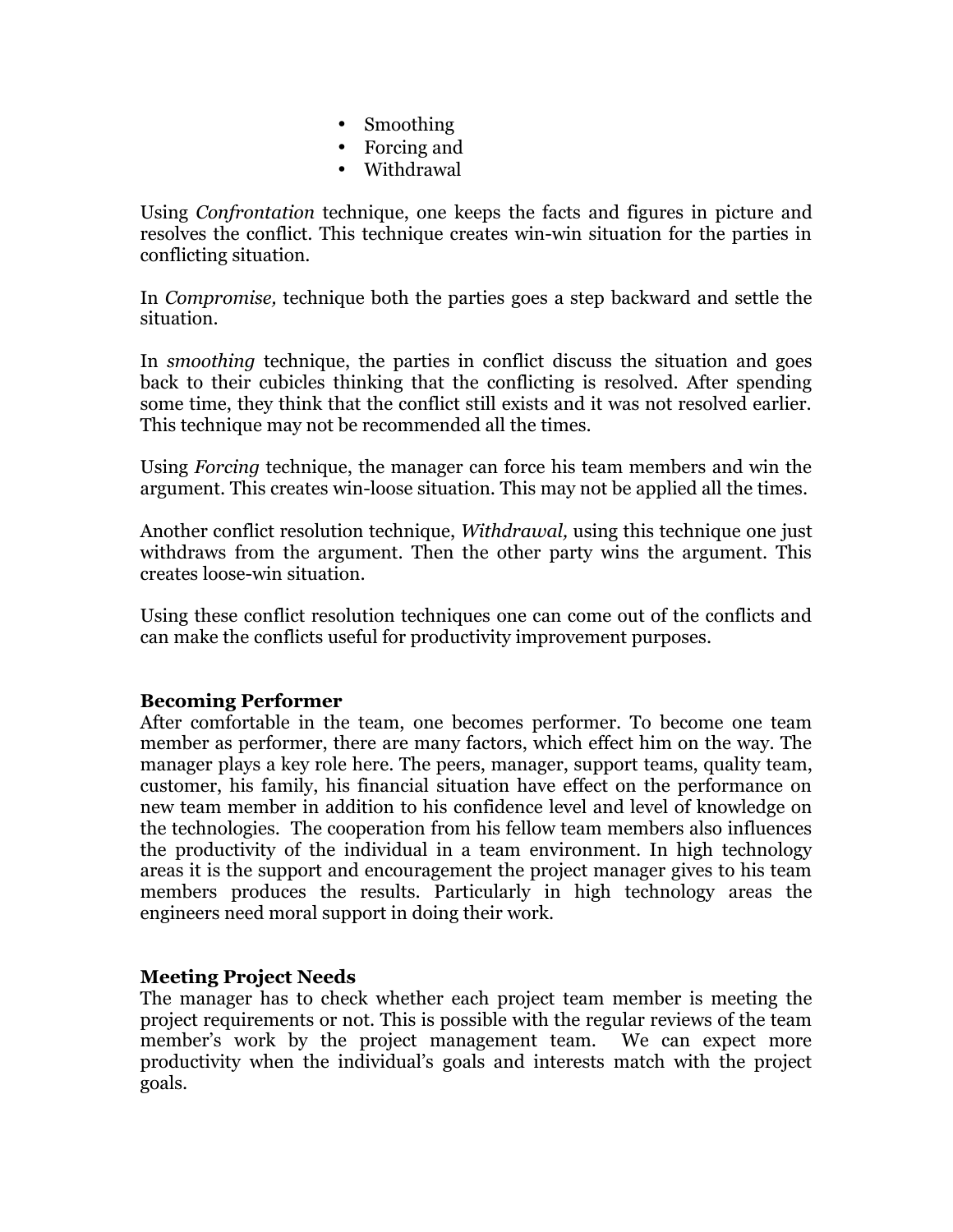# **Performance Appraisals**

Once team member spends considerable about of time in the project, it is time to evaluate his performance against the objectives set earlier. This is the job of his manager, peers and subordinates (in case of 360 degree feedback). Usually different companies follow different performance appraisal methods to evaluate team member's performance. Usually self-appraisal, supervisors appraisal and reviewer's comments will be there in this process. In majority of the IT organizations, for team members' performance appraisal, the manger will give the feedback. For middle level managers, 360-degree feedback is taken. It varies form organization to organization.

The main objective of these performance appraisals is to find out the training needs of individual team member and to check whether he is meeting the project and organizational objectives or not. We can observe many conflicting situations in the case of performance appraisal discussions in the organization. Promotions, demotions, salary hikes and Transfers in the organization are based on the performance appraisals.

# **Motivating Team Members**

Motivating the knowledge workers such as IT engineers is a challenging task for the project manager. Majority of the times, the knowledge worker is selfmanaged. However the manager has to motivate and encourage his team members. Some of the motivating activities the managers in IT industry can do are mentioned below.

- Sending programmers to a seminar or conference in latest technologies
- Giving work in their interested areas instead of legacy systems
- Giving project bonus and frenzy benefits
- Giving onsite assignments and sending them abroad
- Giving cross functional assignments
- Moving across teams
- Moving across different technologies
- Moving across different customer accounts

# **Training & Development**

Based on the performance appraisals, we can identify the training needs of the specific team member. Once we have done the appraisals for all team members, the project manager can update the training plan for the team member. The HR department comes up with training calendars once they receive all appraisals forms from the respective project managers. The team members can be provided training in latest technologies and on project need basis. Some of the IT companies made certain days of training mandatory to the software engineers in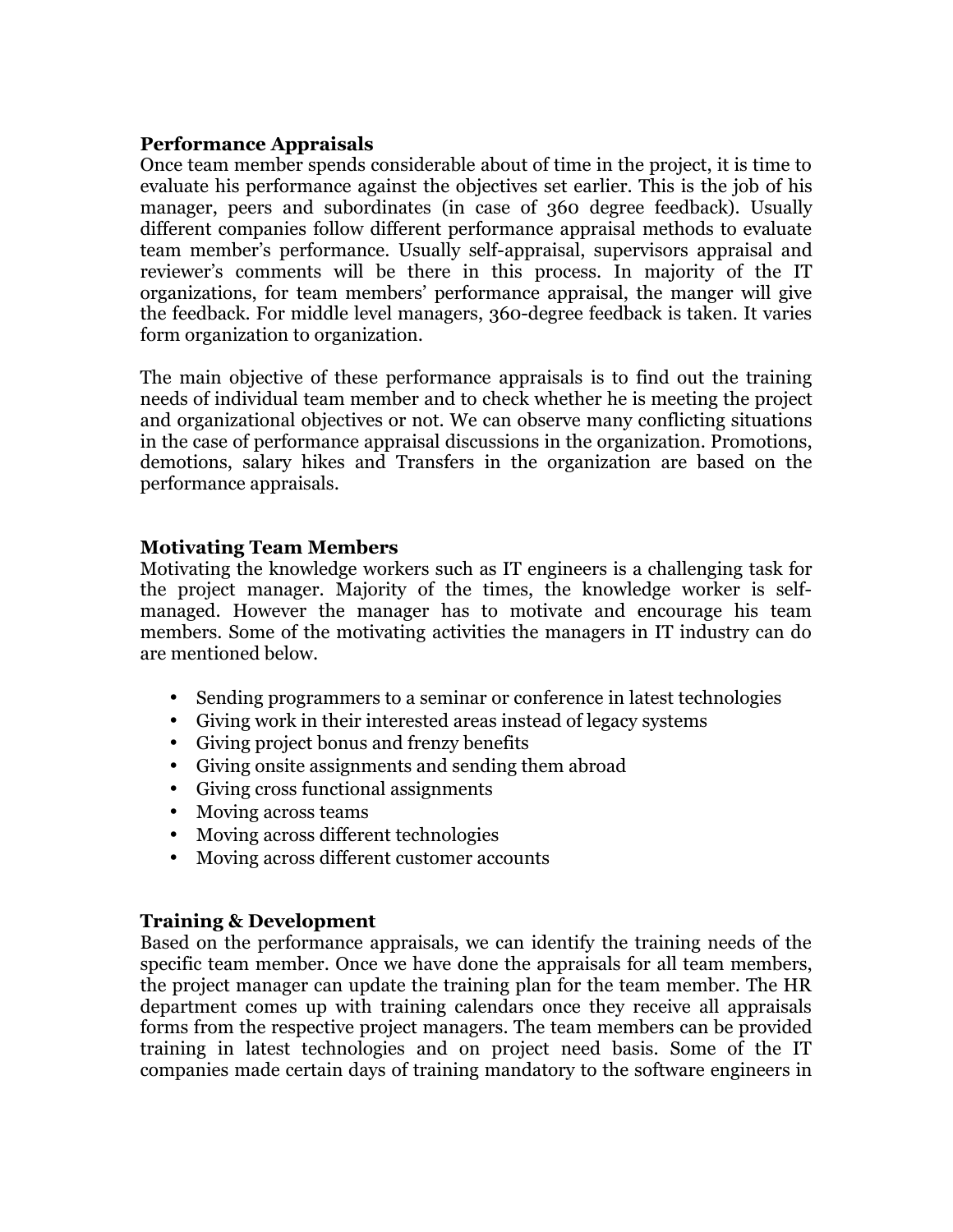their organizations. This is needed for the development for the individual and also useful for new coming up projects of the organization.

# **Moving Between Projects**

Once a team member spend sufficient time in one project, it is better to move him to the other project in the organization. This change is good for the long-term benefit of the team member. Similarly it is best practice to move the project managers across different customer accounts. With this managers learn diversified skills and cultures.

It is better to move the team member to another project, if he is not confident of the technologies in which he is currently working and if he is under performing. Some times, if the organization gets a key project from a new customer, then also they pick key team members from different projects and form a new team for the new customer. Hence, the project manager has to use his negotiation skills in retaining and acquiring key team members.

#### **Reward and Recognition**

Once should find key performers on the project. Some of the IT companies use different techniques to identify top 10% and bottom 10% in the organization. Similarly the project manager has to identify key team members in his project. One should have proper reward and recognition system in place in the project. Some of the IT companies have this reward and recognition system at the organization level and at the project level as well. Identifying the start performer in the project, employee of the quarter and employee of the month are some of the good rewards the IT firms are having these days.

# **Releasing Team Members**

We should know when to release team members from project. In following scenarios, we can release team members from the project.

- Project becomes operations
- Project is stopped by the customer in the middle
- Project is complete, customer is happy and communicated to all stakeholders by the project manager
- Resources of this project are moved to another key project
- The senior management stops resources to this project. This is known as *starvation*.

# **Conclusion**

In this paper, we saw the key processes involved in people side of modern project management. In a project based organization or matrix organization, it is common to move team members across projects once project is over. When we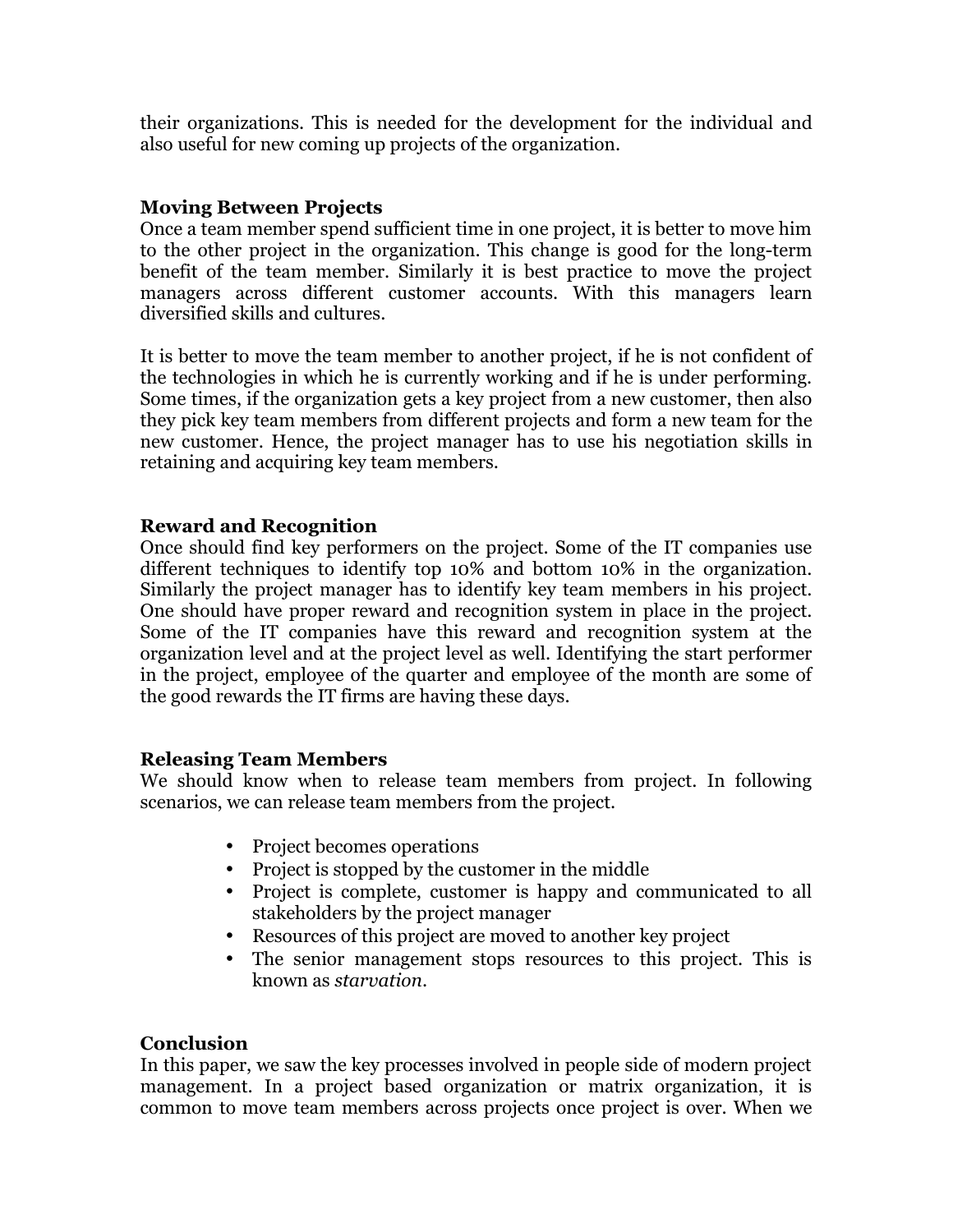are dealing with people in the projects, it is better to follow the steps mentioned in this paper. This is good for both the development of team members and the organization.

\* \* \*

### **References:**

- 1. Aswathappa K, *Human Resource and Personnel Management*, 4<sup>th</sup> edition, Tata McGraw-Hill, New Delhi, 2005
- 2. G.P.Sudhakar, *Business Essentials for Software Professionals***,** (coming in 2008)
- 3. PMI, *A Guide to Project Management Body of knowledge (PMBOK)*, 3rd Edition, Project Management Institute, USA, 2004
- 4. [www.tcs.com](http://www.tcs.com/)
- 5. [www.wipro.com](http://www.wipro.com/)
- 6. [www.pmhub.net](http://www.pmhub.net/)
- 7. [www.pmi.org](http://www.pmi.org/)

# **About the Author:**

**G.P.Sudhakar** currently working as Consulting Editor at ICFAI Books, ICFAI Research Center, ICFAI University, Hyderabad. Earlier, he spent 12 years in IT industry. He worked in USA, UK, Ireland, Finland and India. He has Bachelor of Science, Master of Computer Applications, Master of Technology and Executive MBA. He is Project Management Institute, USA certified Project Management Professional (PMP). He is currently pursuing PhD in Business Administration from All Indian Management Association-Aligarh Muslim Univerisity. He is member of All India Management Association. He worked as employee or Consultant to companies such as IBM, SIEMENS, Interwoven, Wipro Technologies, Citicorp, Nokia, Salomon Smith Barney, SIAC, DSET Corporation, IONA Technologies, Birla-Horizons International, and PCL Mindware. He held both managerial and technical roles in IT industry. He worked as Project Manager at Citicorp Overseas Software Ltd(COSL), Hyderbad during 2001-03. He worked as Systems Manager at Wipro Technologies during 1999-01. He has extensive product development, project management, test management, and program management experience. He has publications in Management. His articles were published in The Hindu, Indian Management, Businessgyan, Business & Management, Express Computer, Projects & Profits, The Global Educator, Computers Today and CSI Communications. He has written a book titled Business Essentials for Software Professionals.

He worked as Executive Vice President and President of VSPGS alumni association. He is recipient of Government of India Scholarship for 18 months